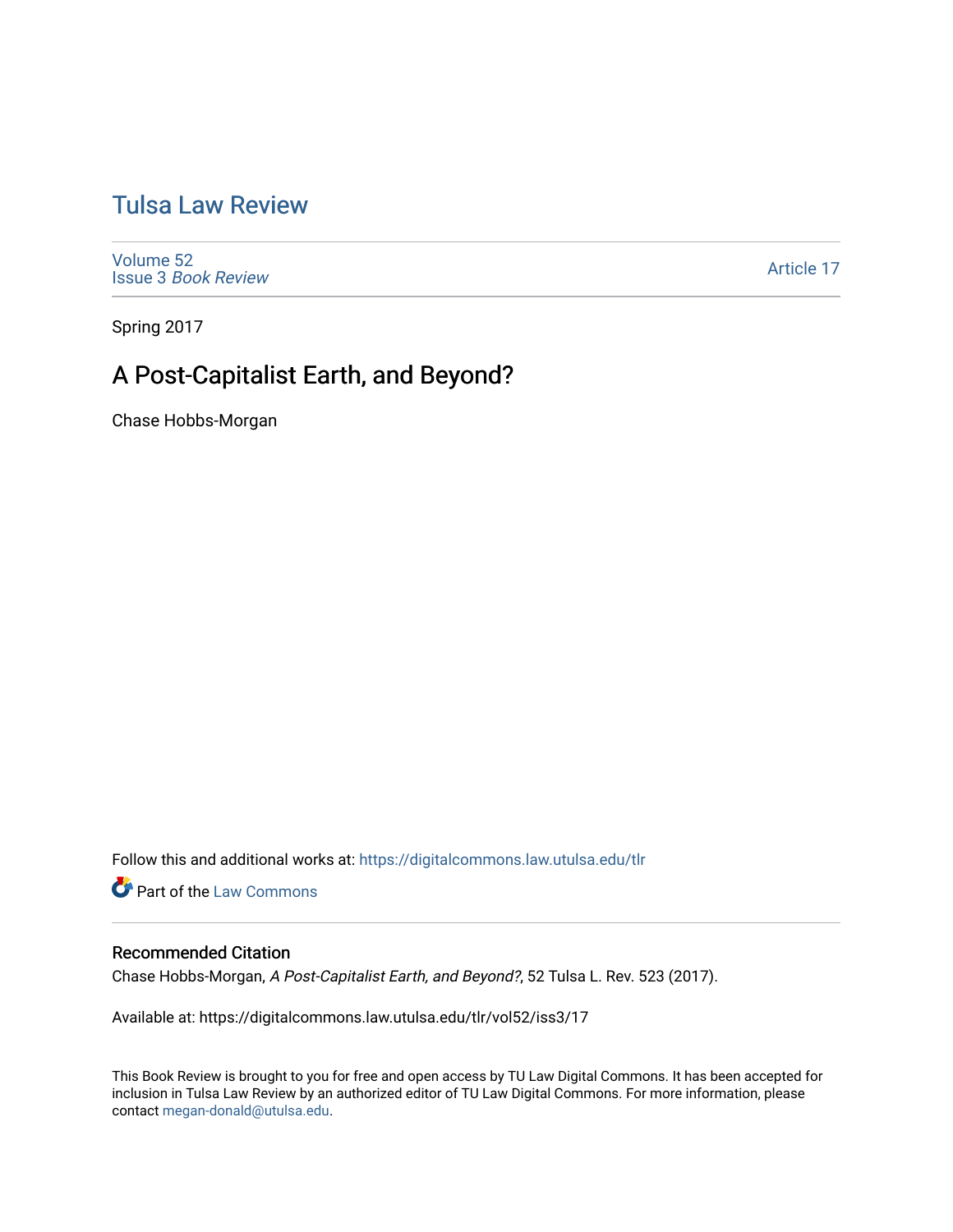## **A POST-CAPITALIST EARTH, AND BEYOND?**

## Chase Hobbs-Morgan\*

PAUL ANDERSON, REFORMING LAW AND ECONOMY FOR A SUSTAINABLE EARTH: CRITICAL THOUGHT FOR TURBULENT TIMES (ROUTLEDGE 2015). PP. 282. HARDCOVER \$145.00.

Paul Anderson's *Reforming Law and Economy for a Sustainable Earth* (hereinafter, *Sustainable Earth*) sets out to answer a tremendous question—tremendous in scope and importance alike: how can we move toward a "sustainable human culture?"<sup>1</sup>

Throughout, his response is methodologically and politically pragmatic, even as his conclusions are radical. Through engagements with traditions of economics, international law, political theory, and moral philosophy, Anderson is able to discuss reified ideological positions on what he calls global environmental change ("GEC") without becoming subsumed by any one such ideology. Instead, like others in and around environmental justice scholarship, Anderson's pragmatism (my description, not his) leads him on a search for "what will work."<sup>2</sup>

So, what will work given the ubiquitous need to create a sustainable human culture? Anderson opens *Sustainable Earth* with the claim that a collective shift in how our global economy functions is required, given its "role in global environmental degradation."<sup>3</sup> Like Naomi Klein in *This Changes Everything*, Anderson perceives an unbridgeable rift between our global capitalist economy and a sustainable human culture.<sup>4</sup> As readers of *This Changes Everything* will note, Klein ultimately makes a *political* argument in favor of coalitions of ordinary citizens, activists, indigenous peoples, and others actively blocking (she suggests the term "blockadia") the fossil fuel industry from expanding.<sup>5</sup>

For Anderson, reforming the economy should not (necessarily) take place through direct action, but through a reformation of international environmental law

<sup>\*</sup> Ph.D. Candidate, University of Minnesota, Twin Cities.

<sup>1.</sup> PAUL ANDERSON, REFORMING LAW AND ECONOMY FOR A SUSTAINABLE EARTH 1 (2015).

<sup>2.</sup> KRISTIN SHRADER-FRECHETTE, WHAT WILL WORK (2011).

<sup>3.</sup> ANDERSON, *supra* note 1, at 1.

<sup>4.</sup> NAOMI KLEIN, THIS CHANGES EVERYTHING 21 (2014).

<sup>5</sup>*. Id*. at 293-336.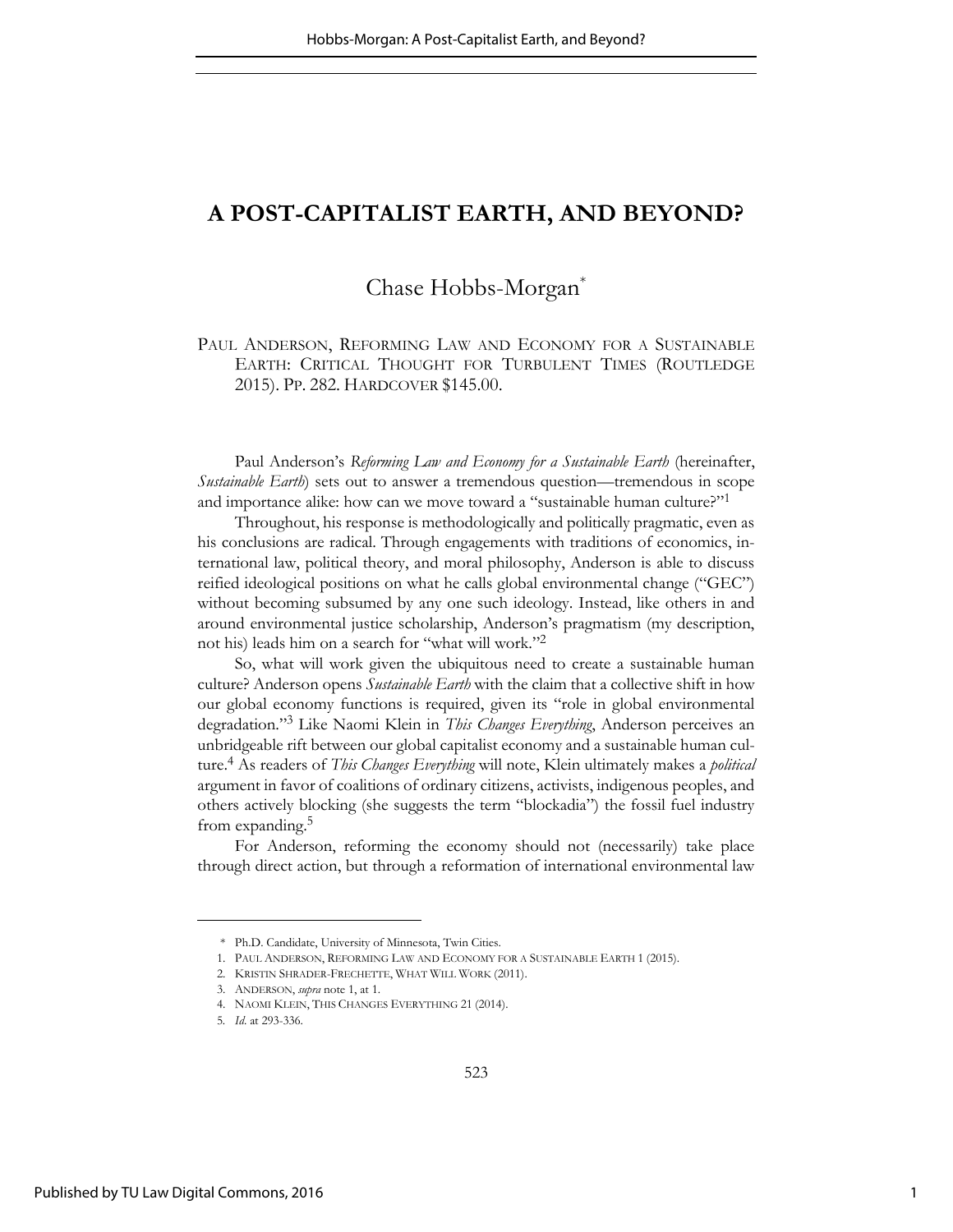#### 524 *TULSA LAW REVIEW* [Vol. 52:523

("IEL").<sup>6</sup> Yet prior to any substantive changes in IEL, three challenges must be met. Per Anderson, "[t]he first is to identify features of human practice that must change if sustainability is to be achieved. The second is to effect that change sufficiently quickly. The third is to justify, and to elicit sufficient motivation for, the first two tasks."<sup>7</sup> The specific task of *Sustainable Earth* is to identify and respond "to shortcomings in contemporary efforts to meet the first of these three challenges."<sup>8</sup> Identifying features of human practice that need to change if we are to move down the path of sustainability is thus the central task of *Sustainable Earth*, a task that Anderson undertakes admirably.

He does so in four movements: "analysis, critique, reconstruction, and proposition."<sup>9</sup> Chapters one and two provide an analysis and suggest that the problem of GEC "may be characterised [sic] as the aggregate use of environments as sources of and sinks for economic practice at a rate greater than that at which sources and sinks can be replenished."10 Chapters three and four, in turn, critique the "economic model of international environmental law."11 Anderson finds that building law around economic allocation of natural resources is not a useful way to stop environmental damage: "although markets may be 'ecologically corrected,' it is unlikely that they can be 'ecologically correct."12 At risk of losing the nuance and sophistication of the argument, a summary of Anderson's critique of the economic approach is that "it locates the single structural cause of market failure and posits, as sole remedy for GEC, the correction of market failure."<sup>13</sup> For evidence, Anderson points to the "increasingly neoliberal character of international coordination . . . which prioritises [sic] the pricing and privatisation [sic] of nature, markets, growth and the increasing involvements of finance capital" as means of protecting the environment.<sup>14</sup>

Yet if Anderson is right, the attempt to produce sound international environmental law aimed at producing efficiency in markets is misguided because the economic thinking that so often underwrites such an attempt fails to take *itself* into account: "[t]he economic diagnosis of the causes of environmental change as market failure presupposes capitalist institutions which are not themselves represented in the diagnosis."<sup>15</sup> If economic thinking would dare to think of itself it would find "that a greater causal role in generating global environmental change . . . may be attributed

<sup>6</sup>*.* Anderson, *supra* note 1, at 25, where international law is defined broadly as "a set of rules, principles and associated international bodies which regulate the relations between and conduct of states."

<sup>7.</sup> *Id.*at 1.

<sup>8</sup>*. Id*.

<sup>9</sup>*. Id.* at 4.

<sup>10</sup>*.* ANDERSON*, supra* note 1, at 66.

<sup>11</sup>*. Id*. at 131.

<sup>12</sup>*. Id.* at 196 (citing Joan Martinez-Alier, *Distributional Obstacles to International Environmental Policy: The Failures at Rio and Prospects after Rio*, 2 Envtl. Values 2 (1993)). In other words, as chapters three and four demonstrate convincingly, all of the rosy rhetoric about markets' ability to address environmental degradation is based more on economic assumptions and models (which can be updated with ecological concerns) than on environmental realities and outcomes (which cannot be made correct through economic means).

<sup>13</sup>*. Id*. at 130.

<sup>14</sup>*. Id*. at 146.

<sup>15</sup>*.* ANDERSON, *supra* note 1, at 159.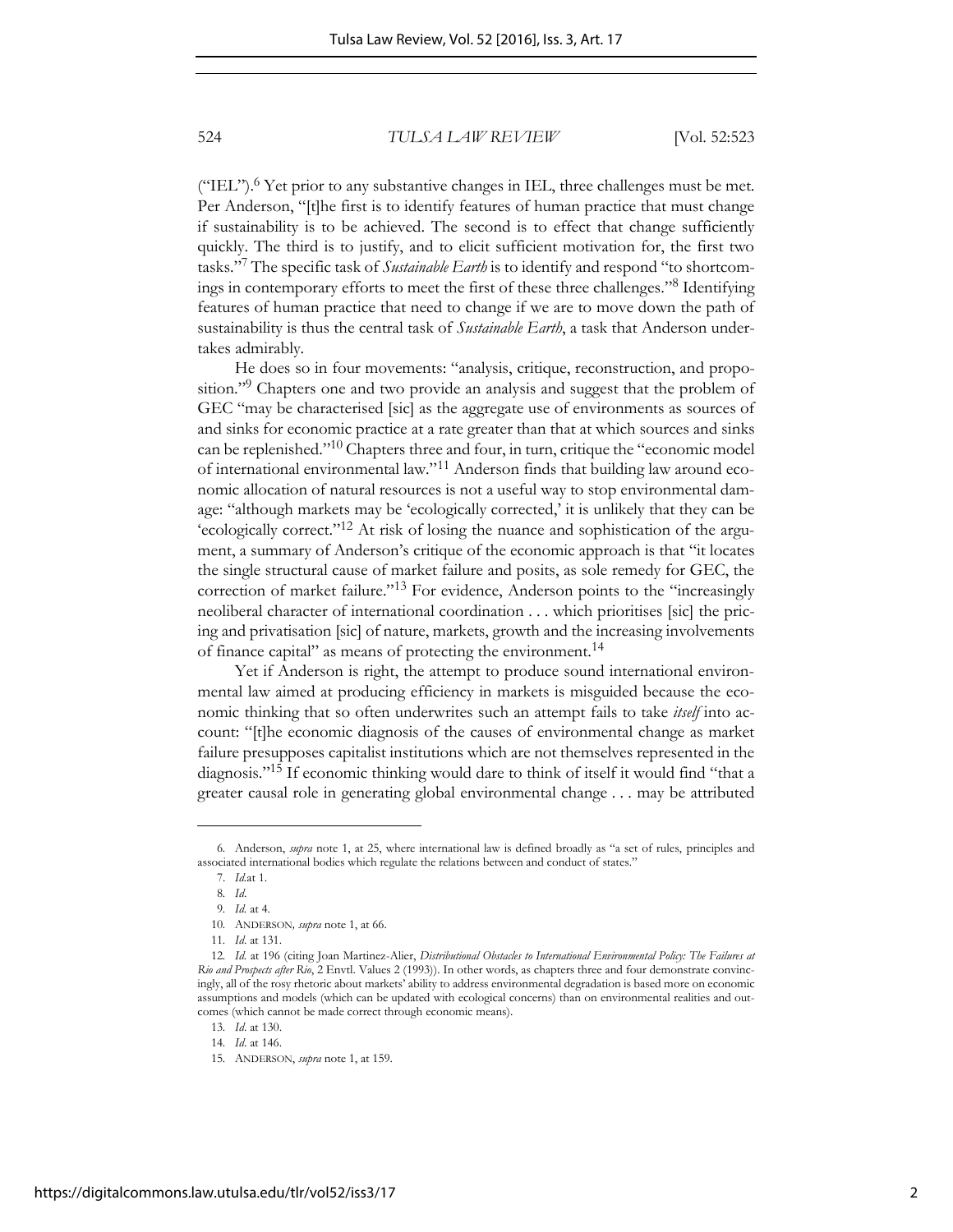### 2017] *A POST-CAPITALIST EARTH, AND BEYOND?* 525

to those institutions themselves than solely to faulty pricing mechanisms."16 Capitalism, rather than offering solutions, shoulders the blame.

Turning to reconstruction, chapter five "provide[s] a more suitable causal analysis than that offered by economics."<sup>17</sup> Following the argument that economics fails to offer a coherent account of environmental degradation, chapter five brings capitalism and capitalist institutions into the analysis. More importantly, and in line with critical theory of recent years,<sup>18</sup> Anderson defines capitalism more broadly than is generally done: as "a constellation of social institutions which organise [sic] the ecologico-social metabolism."19 Once such institutions are taken into account rather than presumed 'natural,' we see more clearly the extent the which capitalism *is* the allocation problem: micro- and macro-economics inherently incentivize us to consume natural resources more quickly than they can be replenished and to produce waste more quickly than sinks are able to absorb it. Capitalism upsets the "ecologicosocial metabolism" which, when out of balance, "counts among the most important structural causes" of GEC.<sup>20</sup>

Arriving at the proposition section, chapters six and seven present the most original arguments of *Sustainable Earth*. Anderson here proposes putting *politics* first. Per Anderson, one way of putting politics first is to prioritize concerns of distributive justice. The relevant question of distributive justice is "who is to contract greenhouse gas emissions, by how much and by when?"<sup>21</sup> Answers to these questions, Anderson notes, all suggest the importance of equity (in which "the right to life of all is treated equally"), a distribution of entitlements—so reduction in resource use is not based on "people's willingness and ability to pay"—and a "*per capita* equal license" as a normative basis for reducing resource use from existing to "precautionary levels."22 Distributive justice, familiarly, is a matter of fairness.

Though an improvement over the economic approach, Anderson finds the distributive justice approach lacking for three reasons. First, distributive justice assumes "that those who use resources constitutive of harms are in fact entitled to that use." $23$ Second and relatedly, distributive justice assumes "that harm is unavoidable."24 Why, Anderson allows us to ask ourselves, should we build environmental law around an assumption that harm is inevitable and that the world's relatively wealthy are entitled to harm others through resource use?

Corrective justice, which focuses on "which causes of action are available to

<sup>16</sup>*. Id*. at 159.

<sup>17</sup>*. Id.* at 159.

<sup>18.</sup> *See*, e.g., Nancy Fraser, *Expropriation and Exploitation in Racialized Capitalism: A Reply to Michael Dawson*, 3 CRIT. HIST. STUDIES 165 (2016), in which Fraser elucidates Marx's view that capitalism "is not an economy but a *social system of class domination*".

<sup>19.</sup> ANDERSON, *supra* note 1, at 159.

<sup>20</sup>*. Id*. at 180.

<sup>21</sup>*. Id*. at 199.

<sup>22</sup>*. Id*. (citing AUBREY MEYER, CONTRACTION & CONVERGENCE: THE GLOBAL SOLUTION TO CLIMATE CHANGE (2000))*.*

<sup>23</sup>*. Id*.

<sup>24</sup>*.* ANDERSON, *supra* note 1, at 199.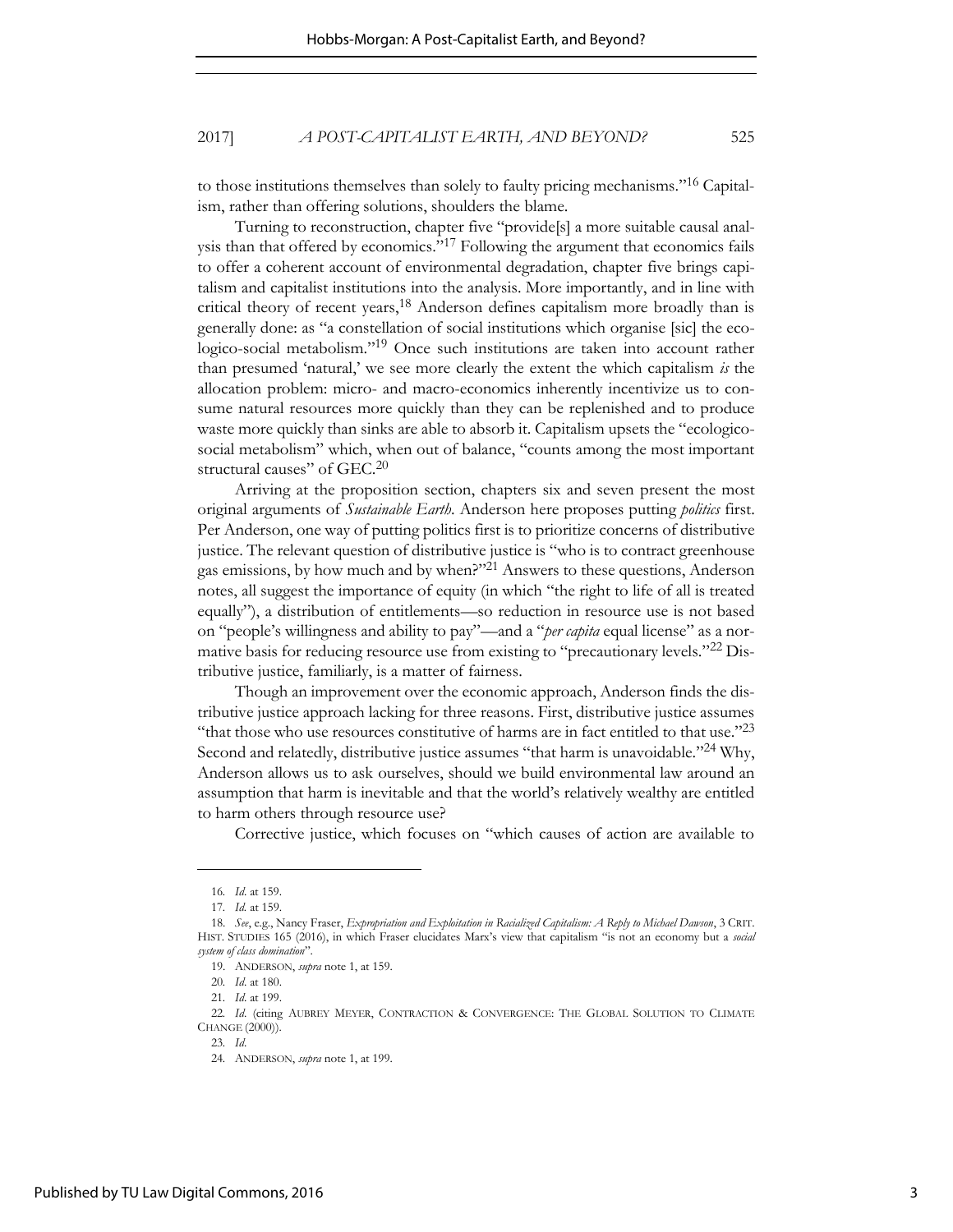526 *TULSA LAW REVIEW* [Vol. 52:523

victims against those who harm," $^{25}$  is offered as a response to the first two limitations of distributive justice, holding that "few, if any, harms constitutive of GEC are unavoidable."<sup>26</sup> Centering corrective justice, whereby we edge toward sustainability through "litigation against governments and states," might be useful.27 Yet it too is limited insofar as "corrective approaches are by and large (perceived to be) piecemeal rather than comprehensive, and reactive rather than proactive."<sup>28</sup> This approach leaves the reader with one more avenue by which to sculpt IEL: a critical theory of justice.

Indeed, a critical theory of justice is necessitated by a third limitation of distributive justice to which corrective justice cannot respond. Whereas distributive justice might adequately distribute rights, duties, wealth, entitlements to resources, and so on, it cannot distribute *power*. In the same way that economic approaches to stopping GEC naturalize their own institutions thus leaving them out of the account, "[d]istributive approaches typically assume institutional structures as given and instead inquire into principles and practices of distribution within them."<sup>29</sup>

In chapter seven, inspired by a critical theory of justice to redistribute power itself, Anderson asks "whether an alternative model of governance to that of capitalism" might effectively arrest GEC and produce a sustainable human culture. $30$  Anderson names this alternative "ecological democracy." Comprised of decentralized and deliberative democracy (so people have a voice) and "common key resource control" (so people have reason to voice sustainable concerns), Anderson concludes that ecological democracy would better inform IEL.<sup>31</sup>

My appreciation for *Sustainable Earth* is likely apparent. The book is timely, thoroughly researched, well-argued, and important politically. Yet, I do have three interrelated concerns. To get to them, recall Anderson's starting point regarding three tasks that stand in the way of a sustainable human culture: the need to determine which features of human practice need to change, the need to make those changes quickly, and *then* the need to elicit motivation for the first two.

Analytically, this order is sound. Yet politically, is it not necessary to flip the order, starting with motivation? In *Sustainable Earth* Anderson is expressly committed to a radical democratic approach, but would not such an approach demand that we start where people are: with their communities, their preferences and struggles, and their motivations? It is understandable that Anderson would prefer the intellectual first challenge over and above the unwieldy third challenge of developing and fostering motivation. However, he might have done more to acknowledge and avow the complexity and messiness of the world "out there," even while opting to impose the clarity required for approaching matters of IEL.

Relatedly, while reading *Sustainable Earth* I was struck by Anderson's written and

<sup>25.</sup> *Id*. at 201.

<sup>26</sup>*. Id*.

<sup>27</sup>*. Id*. at 202.

<sup>28</sup>*. Id.* at 201.

<sup>29</sup>*.* ANDERSON, *supra* note 1, at 203.

<sup>30</sup>*. Id*. at 207.

<sup>31</sup>*. Id*. at 214.